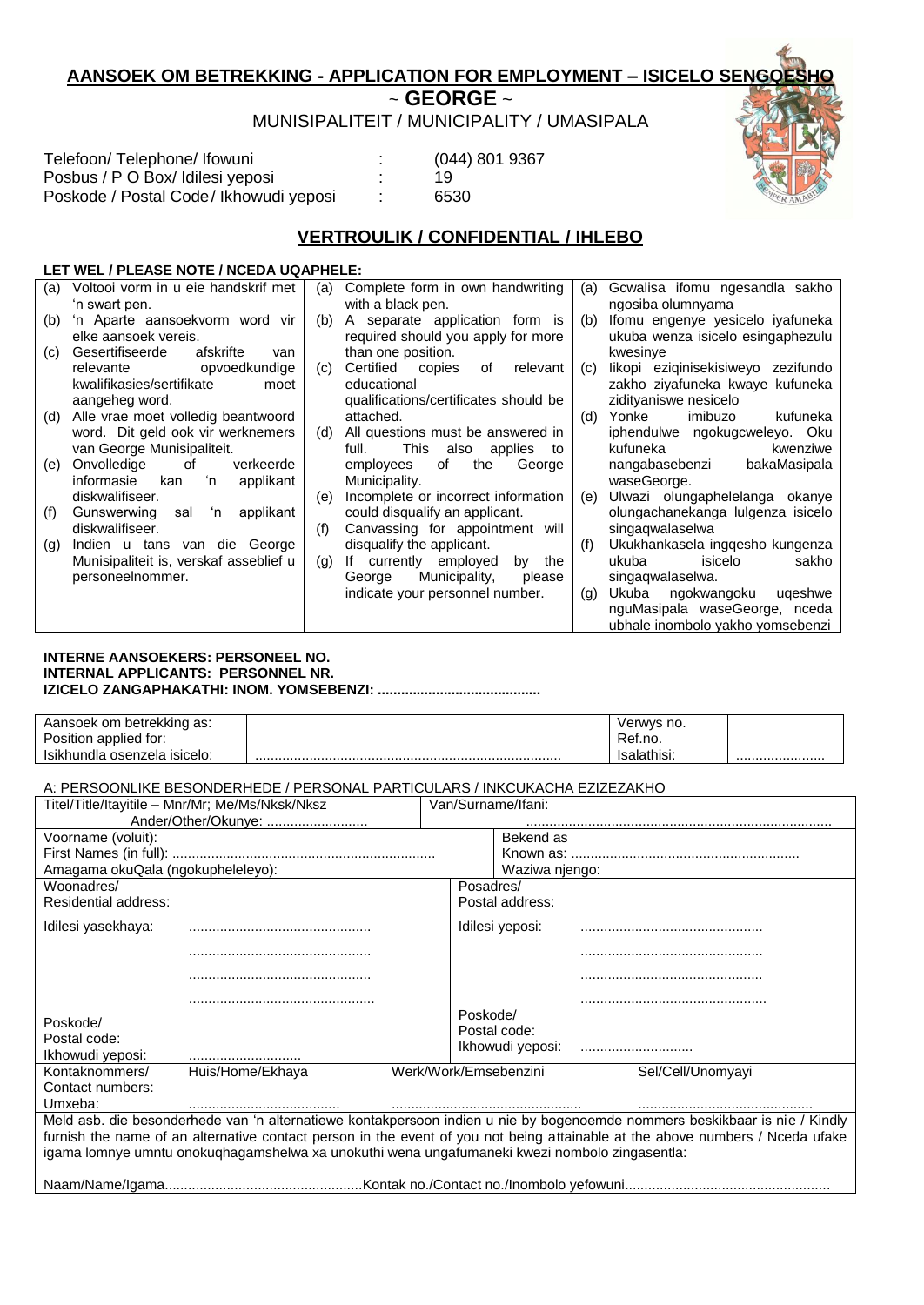| Is u 'n Suid-Afrikaanse Burger? JA/NEE                                                                             |      |            |           | Identiteitsnommer / Identity number / Inombolo yesazisi |                   |         |       |      |       |       |      |
|--------------------------------------------------------------------------------------------------------------------|------|------------|-----------|---------------------------------------------------------|-------------------|---------|-------|------|-------|-------|------|
| Are you a South African citizen? YES/NO                                                                            |      |            |           |                                                         |                   |         |       |      |       |       |      |
| Ungummi waseMzantsi Afrika? EWE/HAYI                                                                               |      |            |           |                                                         |                   |         |       |      |       |       |      |
|                                                                                                                    |      |            |           |                                                         |                   |         |       |      |       |       |      |
| Huistaal / Home language / Ulwimi Iwasekhaya:                                                                      |      |            |           |                                                         |                   |         |       |      |       |       |      |
| Taalvaardigheid /                                                                                                  |      |            | Afrikaans |                                                         |                   | English |       |      |       | Xhosa |      |
| Language proficiency /                                                                                             |      |            |           |                                                         |                   |         |       |      |       |       |      |
| Ulwazi kangakanani ulwimi                                                                                          |      |            |           |                                                         |                   |         |       |      |       |       |      |
| Merk met X/Mark with X/ Phawula ngo-X                                                                              | Good |            | Fair      | Weak                                                    | Good              | Fair    | Week  | Good |       | Fair  | Weak |
| Skryf / Write / Bhala                                                                                              |      |            |           |                                                         |                   |         |       |      |       |       |      |
| Lees / Read / Funda                                                                                                |      |            |           |                                                         |                   |         |       |      |       |       |      |
| Praat / Speak / Thetha                                                                                             |      |            |           |                                                         |                   |         |       |      |       |       |      |
| Verstaan net / Understand only / Uyeva                                                                             |      |            |           |                                                         |                   |         |       |      |       |       |      |
| kuphela                                                                                                            |      |            |           |                                                         |                   |         |       |      |       |       |      |
| Ander tale / Other Languages / Ezinye iilwimi:                                                                     |      |            |           |                                                         |                   |         |       |      |       |       |      |
| Is u in besit van 'n bestuurderslisensie?/                                                                         |      | <b>YES</b> |           |                                                         | Datum uitgereik:/ |         |       |      | Tipe/ |       |      |
| Are you in possession of a driver's licence? /                                                                     |      |            |           | NO.<br>Date issued:                                     |                   |         | Type: |      |       |       |      |
| Unalo iphepha-mvume lokuqhuba?                                                                                     |      | <b>EWE</b> |           | HAYI<br>Umhla wokukhutswa<br>Udidi                      |                   |         |       |      |       |       |      |
| Was u al ooit skuldig bevind aan 'n kriminele oortreding wat 'n invloed mag hê op die pos waarvoor u aansoek doen? |      |            |           |                                                         |                   |         |       |      |       |       |      |
| Have you ever been convicted of a criminal offence which may impact on the post you are applying for?              |      |            |           |                                                         |                   |         |       |      |       | J/Y/E | N/H  |
| Wakhe wabanjelwa ulwaphulo-mthetho olunokuba nempembelelo kwisikhundla osenzela isicelo?                           |      |            |           |                                                         |                   |         |       |      |       |       |      |
| (Merk met $X /$ Mark with $X /$ Phawul ngo-X)                                                                      |      |            |           |                                                         |                   |         |       |      |       |       |      |
| Is daar tans enige dienste wat u aan die munisipaliteit lewer waarvoor u betaling ontvang?                         |      |            |           |                                                         |                   |         |       |      |       |       |      |
| Is there any service you are currently rendering for the municipality for which you are receiving payment?         |      |            |           |                                                         |                   |         |       |      |       | J/Y/E | N/H  |
| Ingaba kukho inkonzo yabucala oyenzela umasipala apho ufumana intlawulo khona?                                     |      |            |           |                                                         |                   |         |       |      |       |       |      |

### B: GELYKE INDIENSNEMING MONITOR INLIGTING / EMPLOYMENT EQUITY MONITORING INFORMATION / ULWAZI NGOLONGAMELO LWEZOBULUNGISA KWINGQESHO

Hierdie informasie word benodig om te verseker dat die Munisipaliteit aan die vereistes van die Wet op Gelyke Indiensneming, 1998 voldoen. This information is required to enable the Municipality to comply with the requirements of the Employment Equity Act, 1998 Olu lwazi lufuneka ekwenzeni uMasipala ukuba athobelane neemfuno ze-Employment Equity Act, 1998

| Ras / Race / Ubuhlanga:<br>Merk met X / Mark with X / Phawula ngo-X | Swart/African/<br>Mnvama |  | Kleurling/Coloured/<br>Bala |                           | Indiër/Indian/<br>Ndiva |  | Blank/White/<br>Mhlophe |  |
|---------------------------------------------------------------------|--------------------------|--|-----------------------------|---------------------------|-------------------------|--|-------------------------|--|
| Geslag / Gender: Merk met X/Mark with X                             | Manlik / Male / Ndoda    |  |                             | Vroulik / Female / Bhinga |                         |  |                         |  |
| Ongeskiktheid / Disability / Ukukhubazeka:                          | Ja / Yes / Ewe           |  |                             | Nee / No / Havi           |                         |  |                         |  |
| Merk met X / Mark with X / Phawula ngo-X                            |                          |  |                             |                           |                         |  |                         |  |
| Indien JA, voorsien asb. besonderhede van ongeskiktheid/            |                          |  |                             |                           |                         |  |                         |  |
|                                                                     |                          |  |                             |                           |                         |  |                         |  |
| Ukuba KUNJALO, nceda unikezele iinkcukacha zokukhubazeka            |                          |  |                             |                           |                         |  |                         |  |

#### C: OPLEIDING / EDUCATION / IMFUNDO

| Naam van Skool / Name of School / Igama lesikolo:         |                                                                                             |                       |  |  |  |  |
|-----------------------------------------------------------|---------------------------------------------------------------------------------------------|-----------------------|--|--|--|--|
| Plek / Place / Indawo:                                    | Hoogste standerd geslaag / Highest standard obtained / Ibanga<br>eliphezulu oliphumeleleyo: | Jaar / Year / Unyaka: |  |  |  |  |
| Vakke geslaag / Subjects passed / Izifundo oziphumeleleyo |                                                                                             |                       |  |  |  |  |
|                                                           | 5.                                                                                          |                       |  |  |  |  |
|                                                           | 6.                                                                                          |                       |  |  |  |  |
| J.                                                        |                                                                                             |                       |  |  |  |  |
|                                                           |                                                                                             |                       |  |  |  |  |

## D: NASKOOLSE OPLEIDING / POST SCHOOL EDUCATION / EMVA KWESIKOLO SAMABANGA APHAKAMILEYO

| Naam van inrigting en Plek/<br>Name of Place or Institution/ |    | Tydperk bygewoon / Period attended /<br>Ixesha ofunde ngalo | Kwalifikasie verwerf/<br>Qualification obtained/ |                            |  |
|--------------------------------------------------------------|----|-------------------------------------------------------------|--------------------------------------------------|----------------------------|--|
| Igama leNdawo okanye iziko                                   |    | Van / From / Usuka                                          | Tot / To / Ukuya                                 | Isiginisekiso osifumeneyo: |  |
|                                                              |    |                                                             |                                                  |                            |  |
|                                                              |    |                                                             |                                                  |                            |  |
|                                                              |    |                                                             |                                                  |                            |  |
|                                                              |    |                                                             |                                                  |                            |  |
| Vakke geslaag / Subjects passed / Izifundo oziphumeleleyo    |    |                                                             |                                                  |                            |  |
|                                                              | 5. |                                                             |                                                  |                            |  |
| 2                                                            | 6. |                                                             |                                                  |                            |  |
| 3.                                                           |    |                                                             |                                                  |                            |  |
|                                                              | 8. |                                                             |                                                  |                            |  |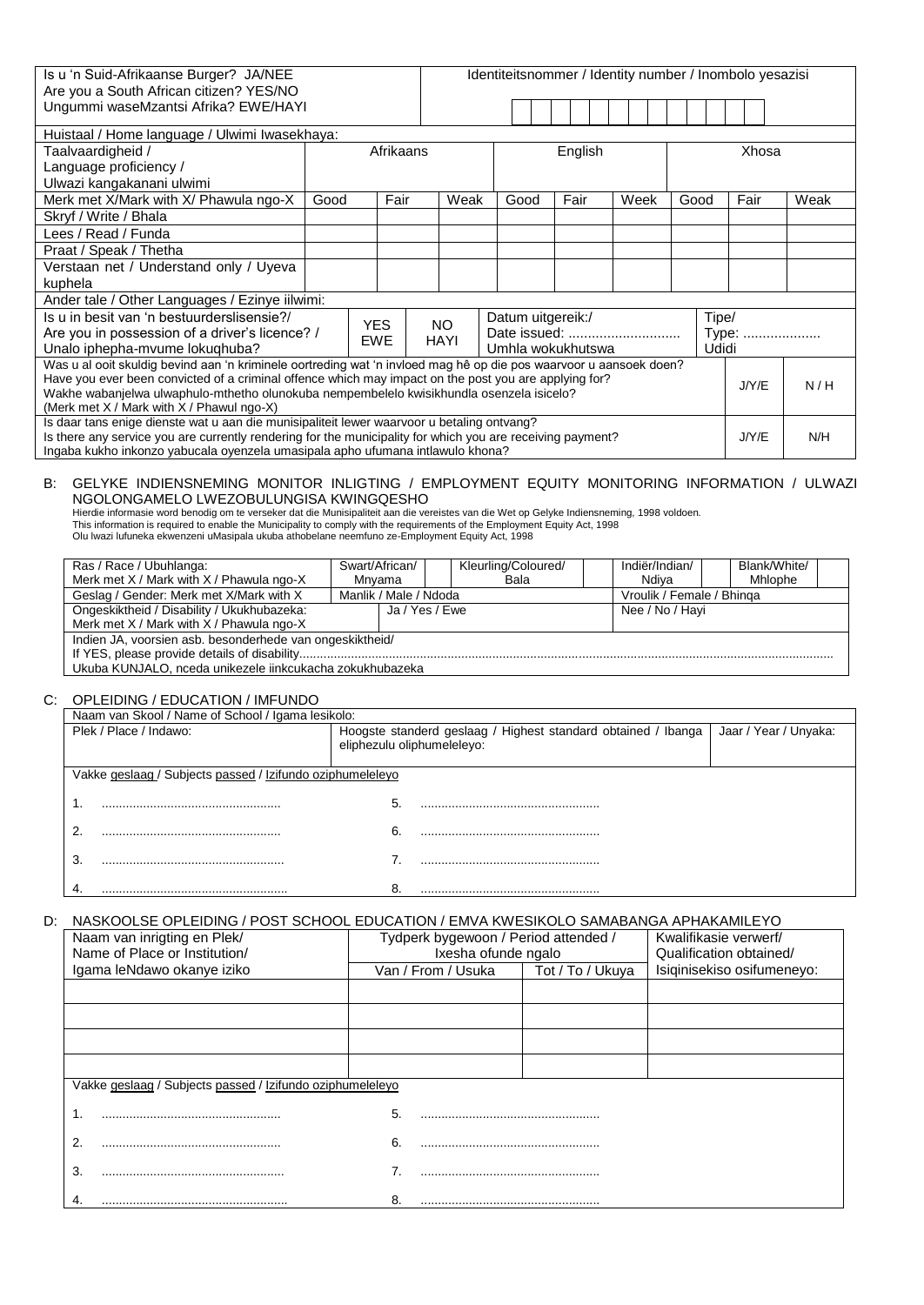#### HUIDIGE STUDIES / CURRENT STUDIES / IZIFUNDO OZENZAYO NGOKU

Indien u tans studeer, verskaf volledige besonderhede / If you are studying at present, give full particulars / Ukuba uyafunda ngokwangoku, nika iinkcukacha ezigcweleyo:

Naam van inrigting / Name of Institution / Igama leziko: ...................................................

Registrasiedatum / Registration date / Umhla wobhaliso:........................

Kwalifikasie waarvoor geregistreer (Meld jaar) / Qualification registered for (Mention year) / Isifundo osibhalisileyo (Chaza

#### unyaka): ......................................................

LEERLINGSKAP / VAKLEERLINGSKAP LEARNERSHIP / APPRENTICESHIP IMFUNDISO / INGQESHO NJENGOMFUNDI

|                      | Ambag waarin gekwalifiseerd / |               |                                                                        | Datum/                          |                           |
|----------------------|-------------------------------|---------------|------------------------------------------------------------------------|---------------------------------|---------------------------|
| Trade qualified in / |                               |               |                                                                        | Date:                           |                           |
|                      | Urhwebo oluphumelelevo:       |               |                                                                        | Umhla:                          |                           |
|                      |                               |               | Naam van werkgewer waar leerlingskap / vakleerlingskap voltooi is:     |                                 |                           |
|                      |                               |               | Name of employer where learnership / apprenticeship was completed:     |                                 |                           |
|                      |                               |               | Igama lomgeshi apho wagqiba khona imfundiso / ingqesho njengomfundi: . |                                 |                           |
| Vaktoets/            | Geslaag/                      | Nie geskryf/  | Nie geslaag                                                            | Indien geslaag, meld Kontraknr/ | Datum/                    |
| Trade test           | Passed /                      | Did not write | Failed                                                                 | If passed, state Contract no.   | Date:                     |
| Uvavanyo             | Phumelele                     | Awubhalanga   | Awuphumeleanga                                                         | Ukuba<br>uphumelele.<br>chaza   | inombolo<br>vesivumelwano |
| lorhwebo             |                               |               |                                                                        |                                 |                           |

#### ERKENNING VAN VORIGE GELEERDHEID/ RECOGNITION OF PRIOR LEARNING / UKUQATSHELWA KWEMFUNDO YANGAPHAMBILI:

| <u> 80082008 - 1890 - 1890 - 1890 - 1890 - 1890 - 1891 - 1891 - 1891 - 1891 - 1891 - 1891 - 1891 - 1891 - 1891 - 1</u> |                                                                                                                      |  |  |  |  |
|------------------------------------------------------------------------------------------------------------------------|----------------------------------------------------------------------------------------------------------------------|--|--|--|--|
|                                                                                                                        | Meld duidelik enige relevante kennis en bekwaamheid verkry wat gekoppel kan word aan die vereistes soos geadverteer; |  |  |  |  |
|                                                                                                                        | State clearly any relevant knowledge and skills that can be linked to the requirements as advertised:                |  |  |  |  |
| Chaza ngokucacileyo naluphi na ulwazi okanye izakhono ezinokudityaniswa kwimfuno, njengoko kubhengeziwe:               |                                                                                                                      |  |  |  |  |
| Kennis van                                                                                                             | Bekwaam in                                                                                                           |  |  |  |  |
| Knowledge of:                                                                                                          |                                                                                                                      |  |  |  |  |
| Ulwazi Iwe:                                                                                                            | Izakhono kwi                                                                                                         |  |  |  |  |
|                                                                                                                        |                                                                                                                      |  |  |  |  |
| Lidmaatskap van Professionele Assosiasies/Instituut/Vereniging                                                         |                                                                                                                      |  |  |  |  |
|                                                                                                                        |                                                                                                                      |  |  |  |  |
| Ubulungu kwiziko elithile elisisigxina okanye umbutho:                                                                 |                                                                                                                      |  |  |  |  |
|                                                                                                                        |                                                                                                                      |  |  |  |  |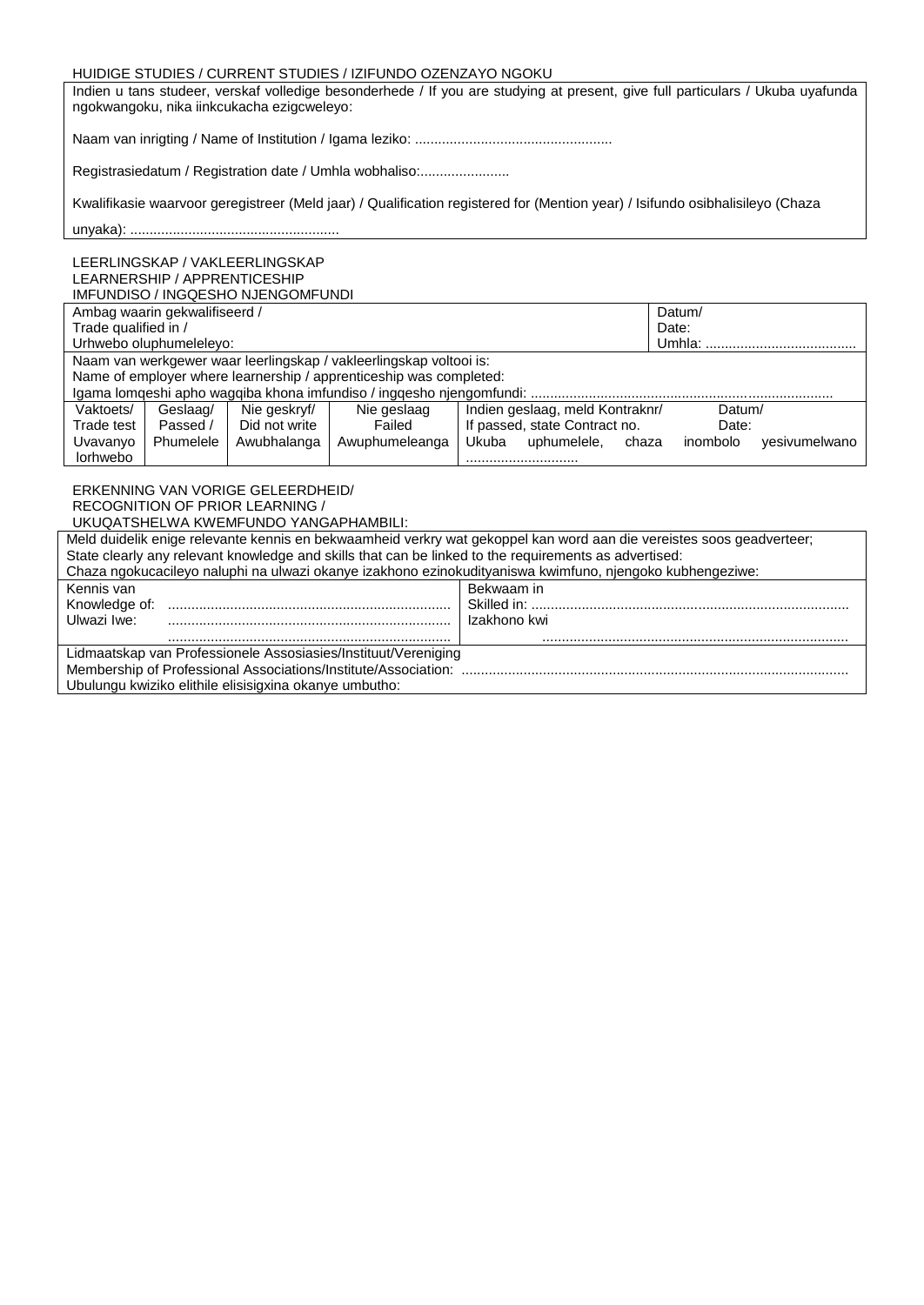# E: WERKSONDERVINDING / WORKING EXPERIENCE / AMAVA OMSEBENZI

| Is u tans werksaam?                             | JA/YES/ EWE                           | NEE/NO/HAYI | Vroegste datum wanneer u diens kan aanvaar?   |                                                       |
|-------------------------------------------------|---------------------------------------|-------------|-----------------------------------------------|-------------------------------------------------------|
| Are you presently employed?                     |                                       |             | Earliest date on which you can assume duties? |                                                       |
| Ingaba uqeshiwe ngokwangoku?                    |                                       |             | Umhla onokuqala ngawo ukusebenza?             |                                                       |
| Huidige/Laaste werkgewer                        | Pos beklee/                           |             | Aard van pligte/                              | Tydperk van Diens/                                    |
| Current/Last employer                           | Position held/                        |             | Nature of duties/                             | Period of service/                                    |
| Umqeshi wangoku / owokugqibela                  | Isikhundla obukuso:                   |             | Uhlobo lomsebenzi:                            | Ixesha osebenze ngalo:                                |
| Naam/Name/Igama:                                |                                       |             |                                               | Van/From/Ukususela                                    |
|                                                 |                                       |             |                                               | $\overline{m}$<br>ुद्री<br>$y_y$                      |
| Adres/Address/Idilesi:                          |                                       |             |                                               | Tot/To/Ukuya<br>ଔଧ<br>$\overline{m}$<br>yy/           |
|                                                 |                                       |             |                                               | Rede vir verandering:<br>Reason for change:           |
|                                                 |                                       |             |                                               | Isizathu sokutshintsha                                |
| Inombolo yefowuni:                              |                                       |             |                                               |                                                       |
|                                                 |                                       |             |                                               |                                                       |
|                                                 |                                       |             |                                               |                                                       |
| Vorige werkgewer(s)                             | Pos beklee/                           |             | Aard van pligte/                              | Tydperk van Diens/                                    |
| Previous employer(s)                            | Position held/                        |             | Nature of duties/                             | Period of service/                                    |
| Abaqeshi bangaphambili:                         | Isikhundla obukuso:                   |             | Uhlobo lomsebenzi:                            | Ixesha osebenze ngalo:                                |
|                                                 |                                       |             |                                               | Van/From/Ukususela<br>$\overline{m}$<br>ुद्री<br>y/y' |
|                                                 |                                       |             |                                               | Tot/To/Ukuya                                          |
|                                                 |                                       |             |                                               | ଔଧ<br>$m_{\tilde{1}}$<br>$y_{y}$                      |
|                                                 |                                       |             |                                               | Rede vir verandering:                                 |
| Inombolo yefowuni                               |                                       |             |                                               | Reason for change:                                    |
|                                                 |                                       |             |                                               | Isizathu sokutshintsha                                |
|                                                 |                                       |             |                                               |                                                       |
|                                                 |                                       |             |                                               |                                                       |
| Vorige werkgewer(s)                             | Pos beklee/                           |             | Aard van pligte/                              | Tydperk van Diens/                                    |
| Previous employer(s)<br>Abaqeshi bangaphambili: | Position held/<br>Isikhundla obukuso: |             | Nature of duties/<br>Uhlobo lomsebenzi:       | Period of service/                                    |